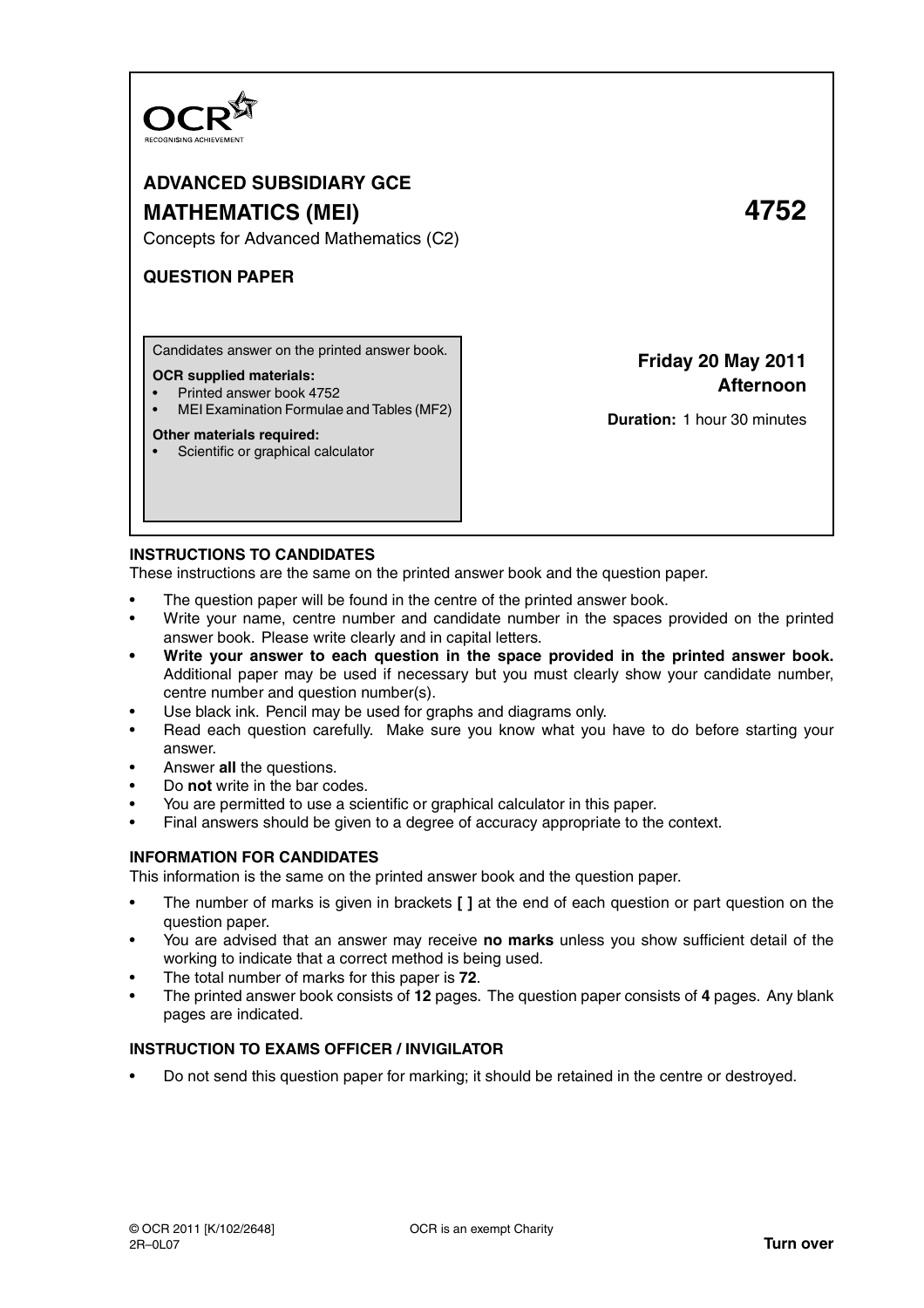## **Section A** (36 marks)

1 Find 
$$
\int_{2}^{5} (2x^3 + 3) dx
$$
. [3]

**2** A sequence is defined by

$$
u_1 = 10,
$$
  

$$
u_{r+1} = \frac{5}{u_r^2}.
$$

Calculate the values of  $u_2$ ,  $u_3$  and  $u_4$ .

What happens to the terms of the sequence as *r* tends to infinity? [3]

- **3** The equation of a curve is  $y = \sqrt{1 + 2x}$ .
	- (i) Calculate the gradient of the chord joining the points on the curve where  $x = 4$  and  $x = 4.1$ . Give your answer correct to 4 decimal places. **[3]**
	- **(ii)** Showing the points you use, calculate the gradient of another chord of the curve which is a closer approximation to the gradient of the curve when  $x = 4$ . **[2]**
- **4** The graph of  $y = ab^x$  passes through the points (1, 6) and (2, 3.6). Find the values of *a* and *b*. [3]
- **5** Find the equation of the normal to the curve  $y = 8x^4 + 4$  at the point where  $x = \frac{1}{2}$ 2 . **[5]**
- **6** The gradient of a curve is given by  $\frac{dy}{dx} = 6\sqrt{x} 2$ . Given also that the curve passes through the point (9, 4), find the equation of the curve. **[5]**
- **7** Solve the equation  $\tan \theta = 2 \sin \theta$  for  $0^\circ \le \theta \le 360^\circ$ . . **[4]**
- **8** Using logarithms, rearrange  $p = st^n$  to make *n* the subject. **[3]**
- **9** You are given that

$$
\log_a x = \frac{1}{2} \log_a 16 + \log_a 75 - 2 \log_a 5.
$$

Find the value of *x*. [3]

**10** The *n*th term,  $t_n$ , of a sequence is given by

$$
t_n = \sin(\theta + 180n)^\circ.
$$

Express  $t_1$  and  $t_2$  in terms of sin  $\theta^\circ$ 

© OCR 2011 4752 Jun11

. **[2]**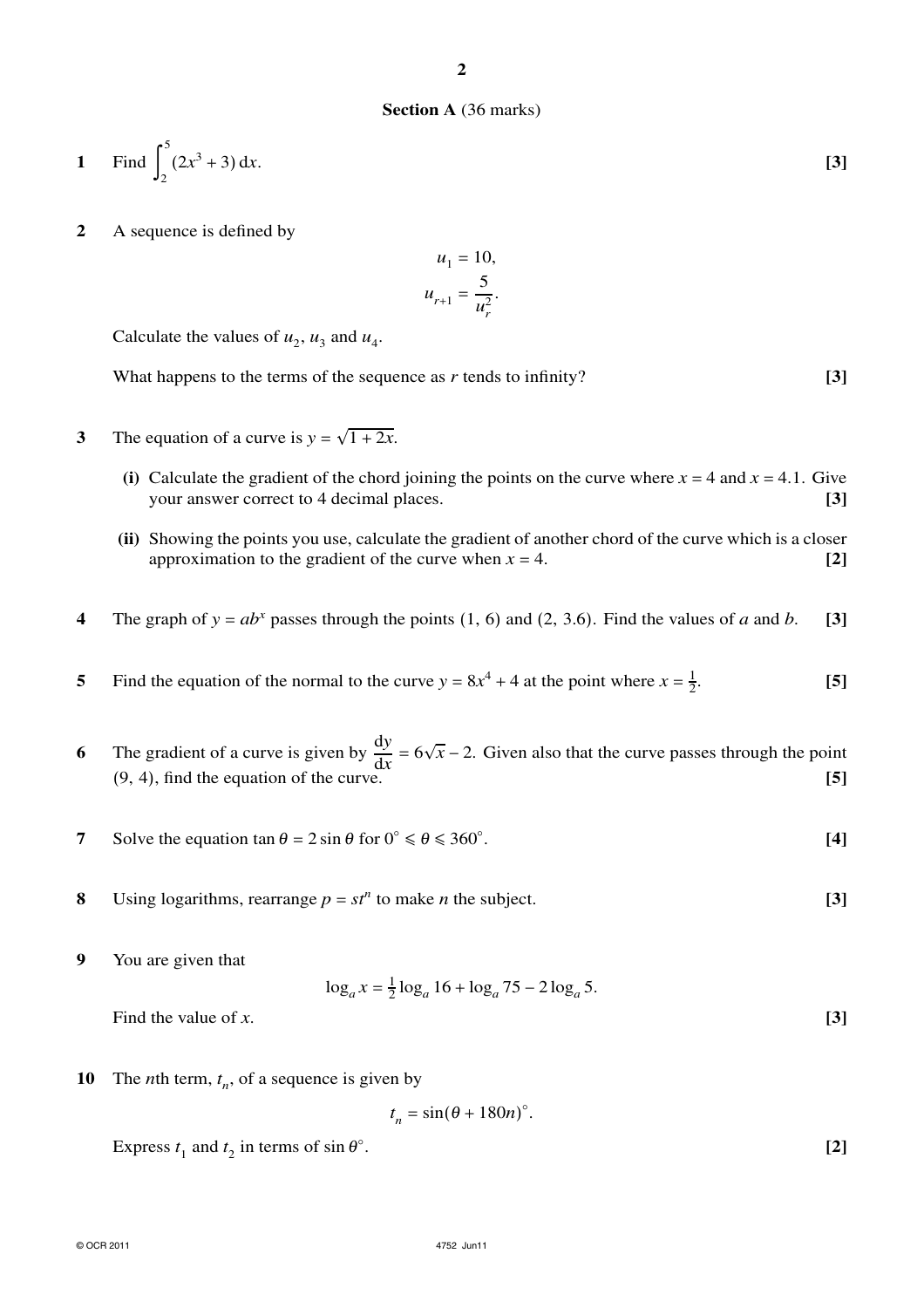#### **Section B** (36 marks)

**11 (i)** The standard formulae for the volume *V* and total surface area *A* of a solid cylinder of radius *r* and height *h* are

$$
V = \pi r^2 h \qquad \text{and} \qquad A = 2\pi r^2 + 2\pi rh.
$$

Use these to show that, for a cylinder with  $A = 200$ ,

$$
V = 100r - \pi r^3. \tag{4}
$$

- **(ii)** Find  $\frac{dV}{dr}$  and  $\frac{d^2V}{dr^2}$  $dr^2$ . **[3]**
- **(iii)** Use calculus to find the value of*r*that gives a maximum value for *V* and hence find this maximum value, giving your answers correct to 3 significant figures. **[4]**
- **12** Jim and Mary are each planning monthly repayments for money they want to borrow.
	- **(i)** Jim's first payment is £500, and he plans to pay £10 less each month, so that his second payment is £490, his third is £480, and so on.
		- (*A*) Calculate his 12th payment. **[2]**
		- (*B*) He plans to make 24 payments altogether. Show that he pays £9240 in total. **[2]**
	- **(ii)** Mary's first payment is £460 and she plans to pay 2% less each month than the previous month, so that her second payment is £450.80, her third is £441.784, and so on.
		- (*A*) Calculate her 12th payment. **[2]**

- (*B*) Show that Jim's 20th payment is less than Mary's 20th payment but that his 19th is not less than her 19th. **[3]**
- (*C*) Mary plans to make 24 payments altogether. Calculate how much she pays in total. **[2]**
- (*D*) How much would Mary's first payment need to be if she wishes to pay 2% less each month as before, but to pay the same in total as Jim, £9240, over the 24 months? **[2]**

**[Question 13 is printed overleaf.]**